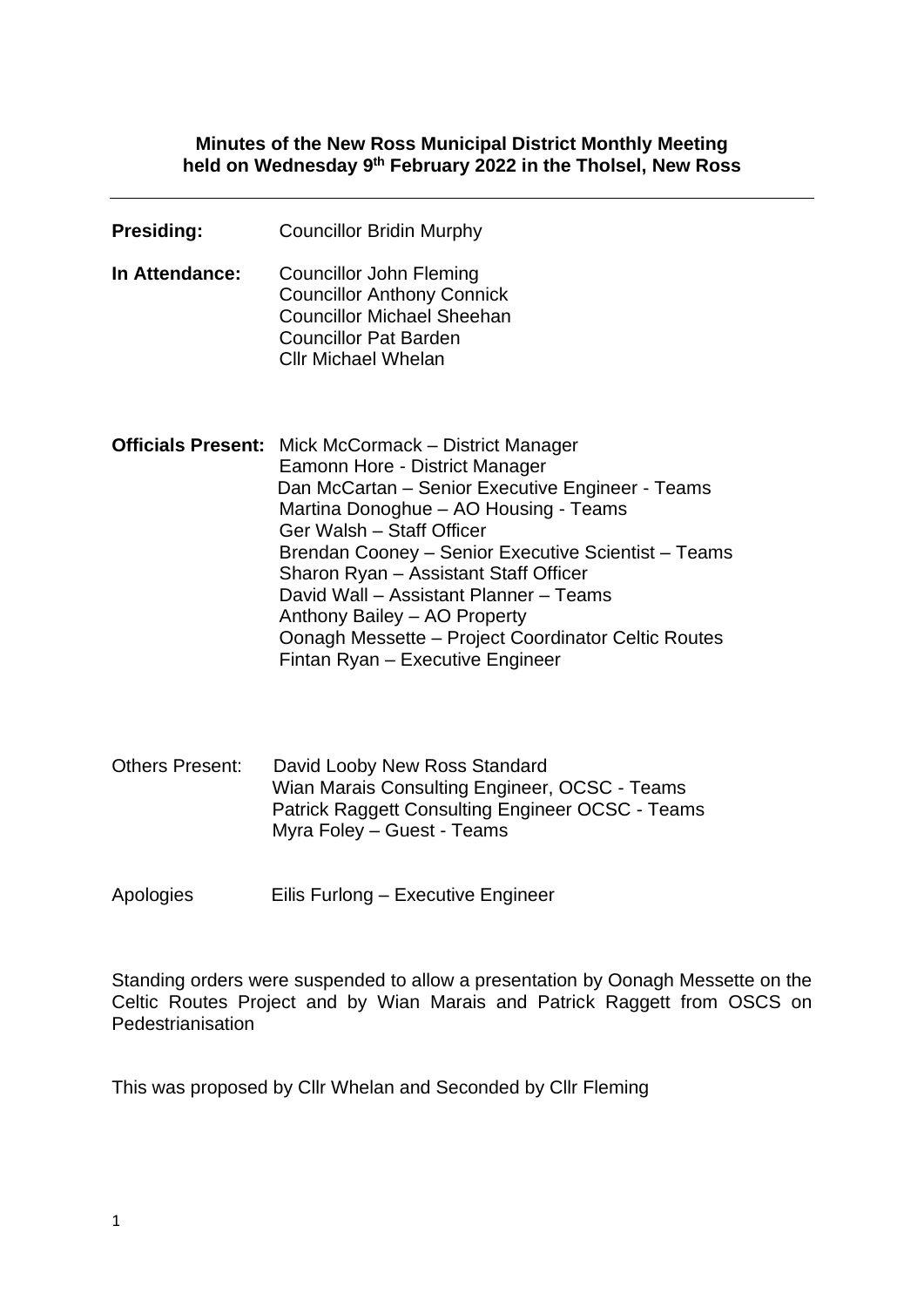# **Presentation on Celtic Routes**

A presentation was given by the Project Coordinator of Celtic Routes, Oonagh Messette who following the presentation, responded to questions from the Members.

The Cathaoirleach thanked the presenter for her attendance and presentation.

#### **Presentation on Pedestrianisation**

A presentation was given by Wian Marais and Patrick Raggett on the potential routes and effects of pedestrianisation on traffic in New Ross. Following the presentation, the presenters responded to questions from the Members. The Members were advised that the next stage would be public consultation and engagement with the Chamber. Following that, it would be brought to the Members for their decision and then funding would have to be sought.

The Cathaoirleach thanked the presenters for their attendance and presentation.

#### **Sympathies**

Cllr Fleming offered sympathies to the family of Seamus Barron, Rathnure, to the Furlong Family Clonleigh on the death of Mary Furlong and the Furlong Family Raheenduff on the death of Kathleen Furlong.

The Cathaoirleach sympathised with Sheila Delaney, Brocurra on the death of her sisters.

Cllr Sheehan offered sympathised with the Bouchier family on the death of Sheila (Julia), the Berry family on the death of Kathleen, the Wallace family on the death of Ted, the Clarkin family on the death of Fergal, Cllr Joe Sullivan on the death of his Mother Margaret and Cllr Maura Bell on the death of her Mother Emma.

#### **Congratulations**

Cllr Fleming congratulated Charlie Tector who scored in the Under 20s Rugby win against France and informed the Members that Charlie Tectors Grand Uncle was renowned for having played Rugby for Ireland and played GAA for Cloughbawn the following day.

He also congratulated the Good Counsel College on reaching the Leinster PPS Senior Hurling Championship 'A' final at UPMC Nowlan Park.

Cllr Sheehan commended all involved in the creation of the Remembrance Garden and the official opening event. He also complimented the Board of Management of Educate Together and the Cathaoirleach, Cllr Bridin Murphy, on the ceremony to remember Aisling Murphy who had been killed two days previously. Cllr Sheehan congrated Rathgarogue and Newbawn National Schools who had received approval of funding for extensions to the schools.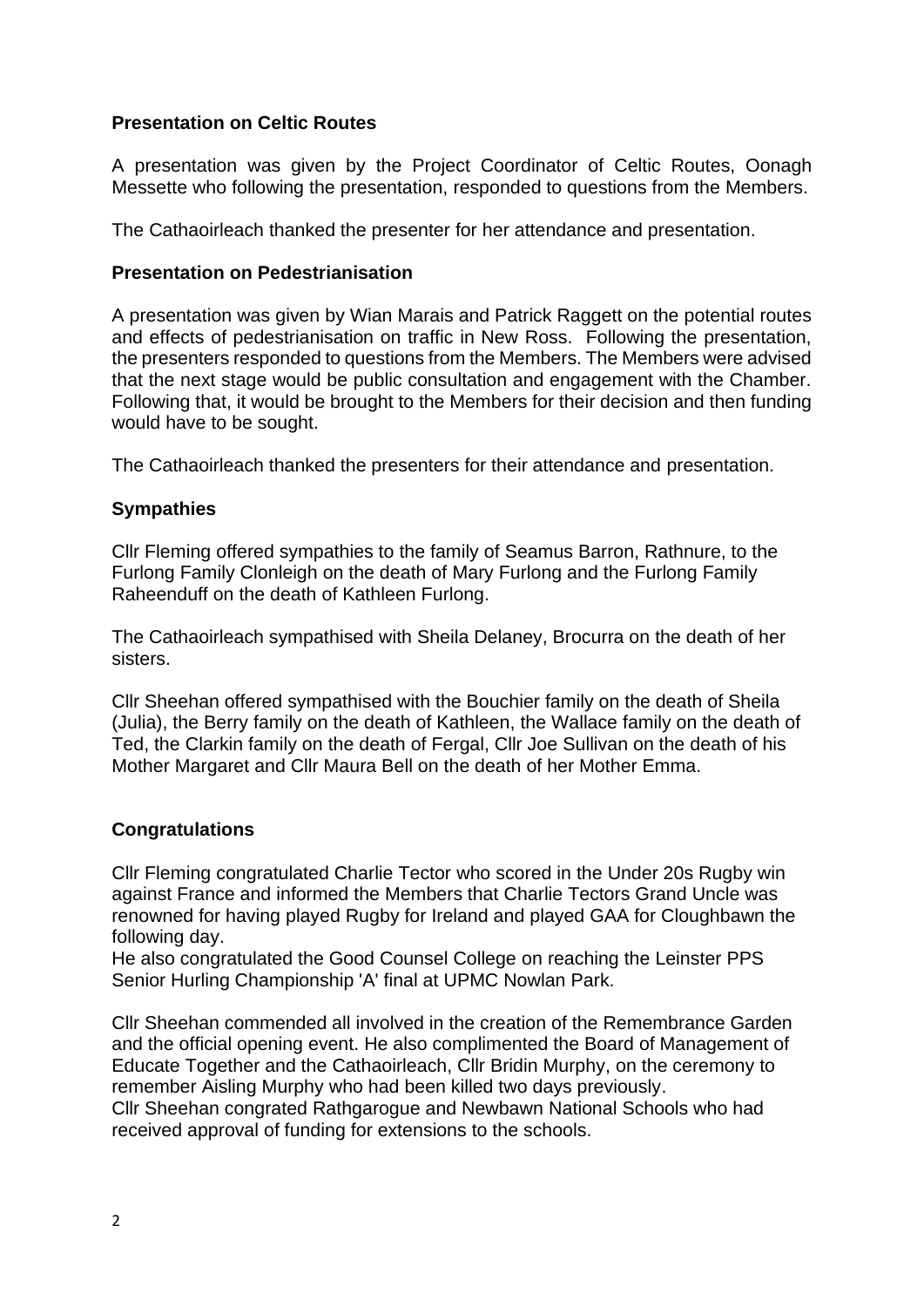The Cathaoirleach complimented the organisers and welcomed the return of the Point to Point in Ballinaboola.

# **1.0 Confirmation of Minutes**

1.1 Monthly Meeting –

The January 2022 Minutes were proposed as presented by Councillor Connick and seconded by Cllr Barden

# **Matters Arising**

**N/A**

# **2.0 Consideration of Reports and Recommendations.**

#### **2.1 District Managers Report**

The District Manager delivered his report and responded to queries raised by the Members.

# **Civic Awards Night**

The District Manager advised the Members of the details of the Civic Awards Night and asked that 2 nominations by each Cllrs be in with Ger Walsh by the 3rd March 2022.

He said that it is always a special evening for the recipients and their families and is fitting that their achievements should be honoured by New Ross Municipal District.

#### **All Ireland Pipeband Championships**

The District Manager was delighted to have secured the All Ireland Pipe band Championships for New Ross for the first weekend of July which will result in a major Economic boost to the area with over 50 bands and their families coming to New Ross, generating 2500-3500 bed nights.

He thanked Brian McMahon and the Irish Pipe Band Association for coming to New Ross and the Tourism and Community sections of Wexford County Council who have helped get the event to New Ross as well as Cllr Anthony Connick for his involvement.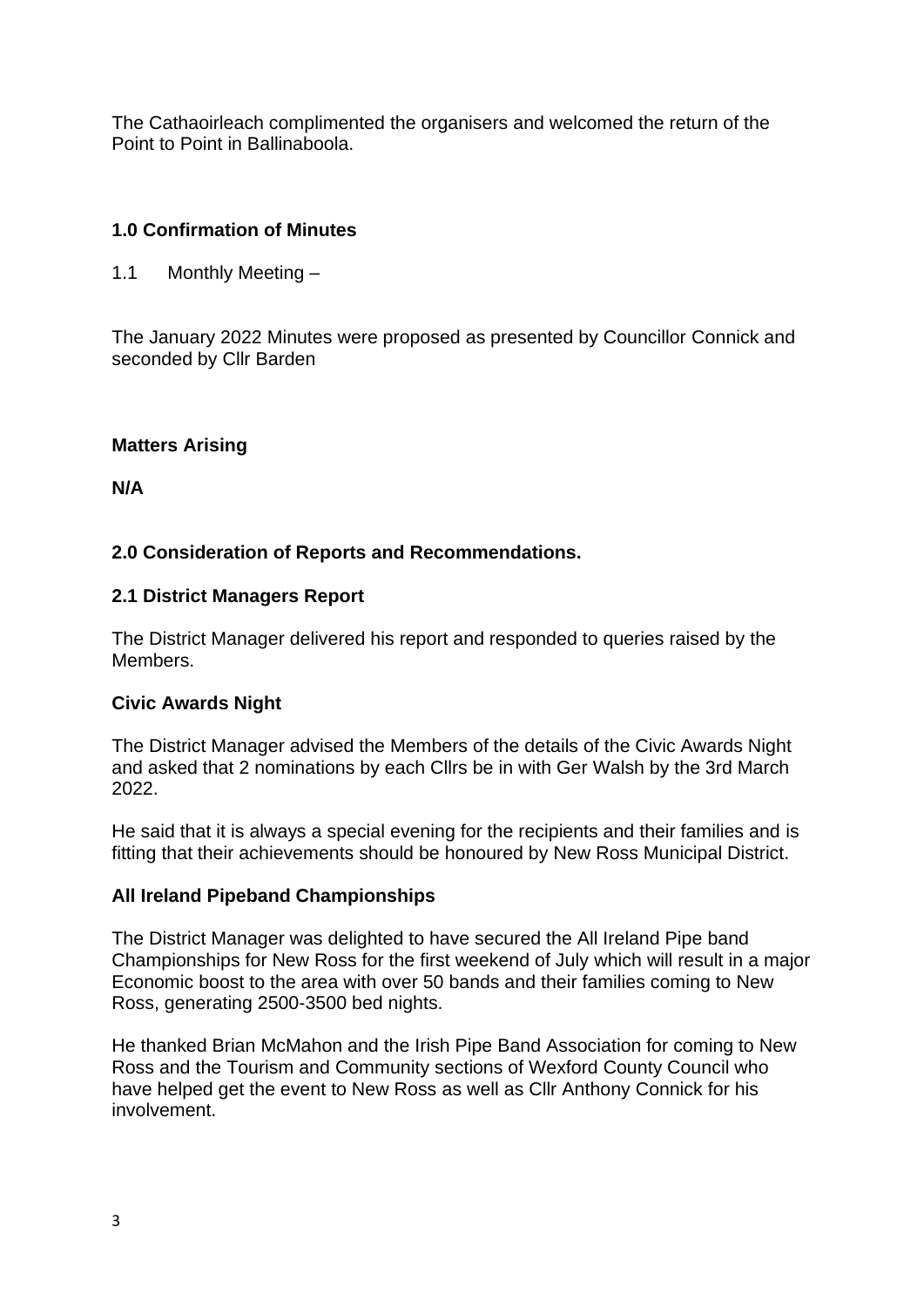# **UK/Ireland Crossbow Championships Woodville House 9th/10th July**

The 2022 Uk/Ireland Crossbow Championship will take place on the  $9<sup>th</sup>$  and 10<sup>th</sup> of July in Woodville House bringing 150 Archers from all parts of the UK and Ireland. The District Manager thanked the organisers and the local organiser Eddie Ryan and it is planned to have a Civic Welcome for the Governing body on their arrival into Town.

# **New Ross St Patricks Day Parade**

The St Patricks day parade was welcomed back by the District Manager and he thanked the organisers of the parade for all their work and mentioned that it would be a welcome boost to the local and night Economy over the extended bank Holiday weekend. He also advised that the festival would be extended over the Bank Holiday weekend through funding from the Local Live Performance Programming Scheme Phase III. Cllr Connick asked for permission for the Mace to be used on the day of the parade. Cllr Sheehan proposed and Cllr Barden seconded and all were agreed.

He also invited the Members to walk with the parade if they so wished.

# **Opening of Goat Hill, Thurs 10th Feb at 4.30pm**

He advised that Goat hill would be reopening on 10<sup>th</sup> February at a ceremony and that this is yet another significant investment in New Ross' growing Tourism product and a significant investment in our Norman Heritage.

# **Arts and Amenity Grants/Residents Association Grants 2022**

The District Manager advised that the 2022 Arts and Amenity grants and Residents Association grants were advertised in the newspapers and on Wexford County Council's website on 18<sup>th</sup> January and that applications can still be taken.

# **Handing over of first Tri Colour raised in New Ross in February 1922**

The members were advised that plans are progressing on the event for Sunday 27<sup>th</sup> February at 12pm and he thanked the Sutton and Ryan families and all of those involved in the organisation of this event which would also be our main celebratory event of the War of Independence.

# **European Strongman/Strongwoman Competition**

In July the WHEA European Strongman and strongwoman competition will take place in New Ross. Which will be a 2 day event held on the  $30<sup>th</sup> 31<sup>st</sup>$  July at a New Ross venue with over 100 competitors competing in this event, 75 at least of which will be from outside the Country. The District Manager thanked the organisers of this event and especially local man and organiser Bobby St Ledger as well as Cllr Sheehan for his work on it.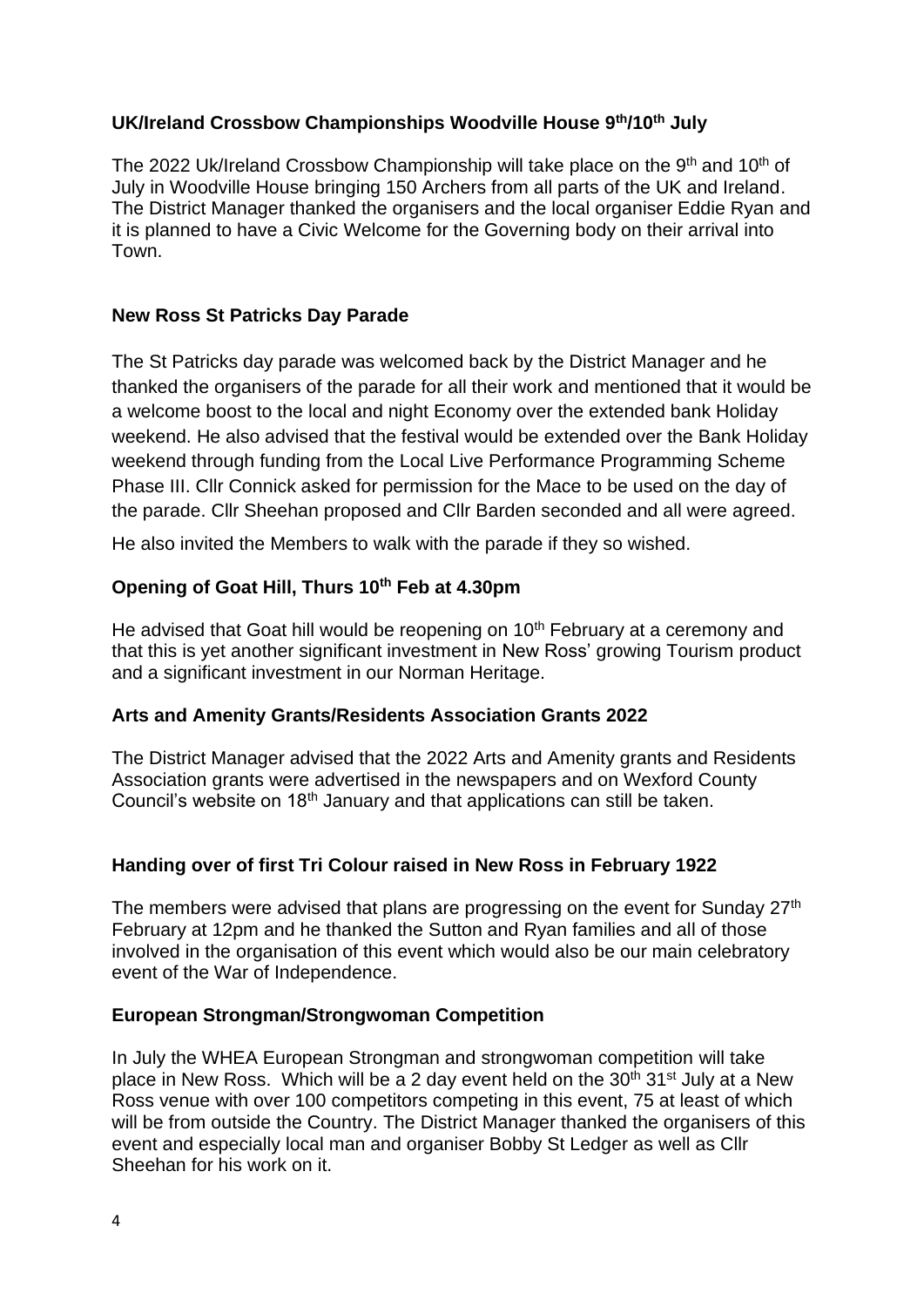## **Town Centre First**

The Members were advised that the Town Centre Policy document has just been launched by the Department. It is a substantial document outlining the Town Centre First vision which is being led by the Planning section within Wexford County Council and the District Manager was very happy that New Ross Town is in at the start of what looks to be a very promising Policy document and process.

# **CCTV**

Data Impact Assessments and requirements on the CCTV scheme are currently being worked on which will then be forwarded to the Garda Commissioner for sanction.

#### **Destination Towns**

Works are continuing on the Destination Towns Project including the finalising the procurement on the Tourism Information kiosk, the location of the Norman Knight photo op Statues and the wayfinding signage.

The District Manager thanked Anthony Bailey from the property section for the work on the CPO for Brennan's Lane and he advised the Members that he is hoping to get Town and Village funding for Brennan's Lane and the Shambles.

The Director informed the Members that an RTE Director visited New Ross recently and he called in to say how impressed he was with the recent work on the town. Images from the town were used for a Failte Ireland National presentation.

The District Manager advised the Members, in response to a question, that the connection with Savannah would be addressed at the full Council meeting and that New Ross was working on the Danville link.

It was requested that it be minuted that  $30<sup>th</sup>$  January marked the  $50<sup>th</sup>$  anniversary of Bloody Sunday.

#### **Special Projects**

Fintan Ryan, Executive Engineer, updated the Members on the status of the Projects in the New Ross District.

The Members expressed their disappointment on the proposed closing of North St for a period of 6 weeks, which had since been greatly reduced, and they asked for better communication between Special Projects and the Members in future. In relation to a query on an update on the Hook Heritage/Failte Ireland project, the Executive Engineer agreed to revert on it.

The Cathaoirleach requested that the results of the public consultation on the former Oil Tanks site, be brought to the next meeting.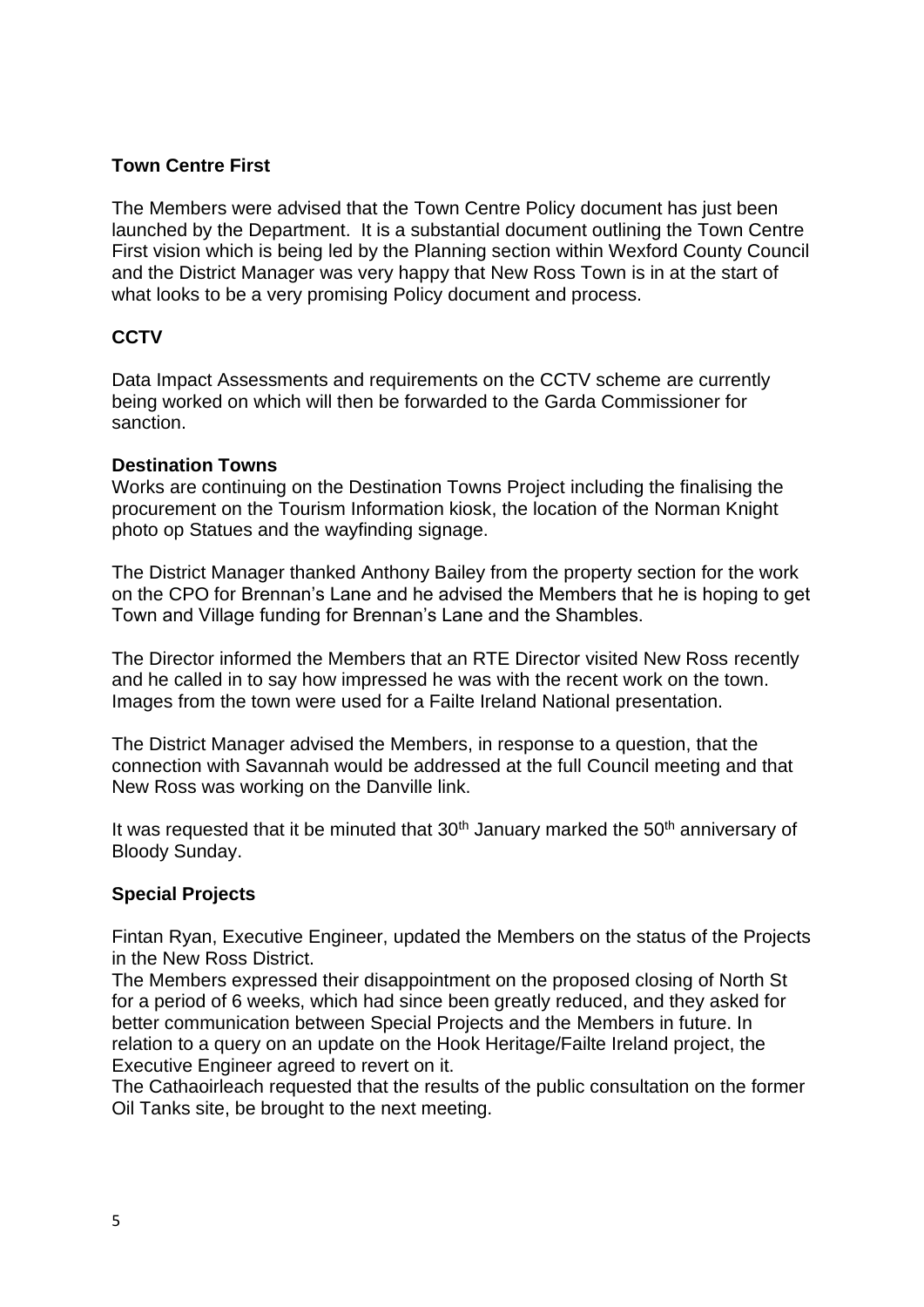# **2.2. Roads Report**

The Roads Engineer was unavailable for the meeting but made her report available to the Members.

The Members were delighted to see the temporary bridge being installed at Chapel as well as work done at Little Cullenstown

They requested priority be given to the provision of lighting and repairs to footpaths on the ring road in New Ross and that someone would speak to the ESB about the lighting in Ballywilliam, Ballinaboola and Campile. The Members were advised that the design for the ring road was currently being worked on and that funding would have to be sought subsequently.

It was requested that the bridge in Raheen be done before Chapel Bridge would be closed for permanent repairs. The Director advised that the timeframes were out of the Local Authorities control but that he would follow up on it.

## **2.3. Water Services Report**

The Senior Executive Engineer delivered his report and responded to queries from the Members.

# **2.4. Housing Report.**

The Housing report was delivered by the Administrative Officer, Housing who responded to queries from the Members. She agreed to revert to the Members on a date for the demolition of the house in Adamstown.

#### **2.5 Planning Report**

The Executive Planner delivered his report and answered questions from the Members.

#### **2.6 Planning Grants**

The content of the report was noted by the Members.

#### **2.7 Planning Refusals**

The content of the report was noted by the Members.

#### **2.8 Libraries Archives & Arts Report**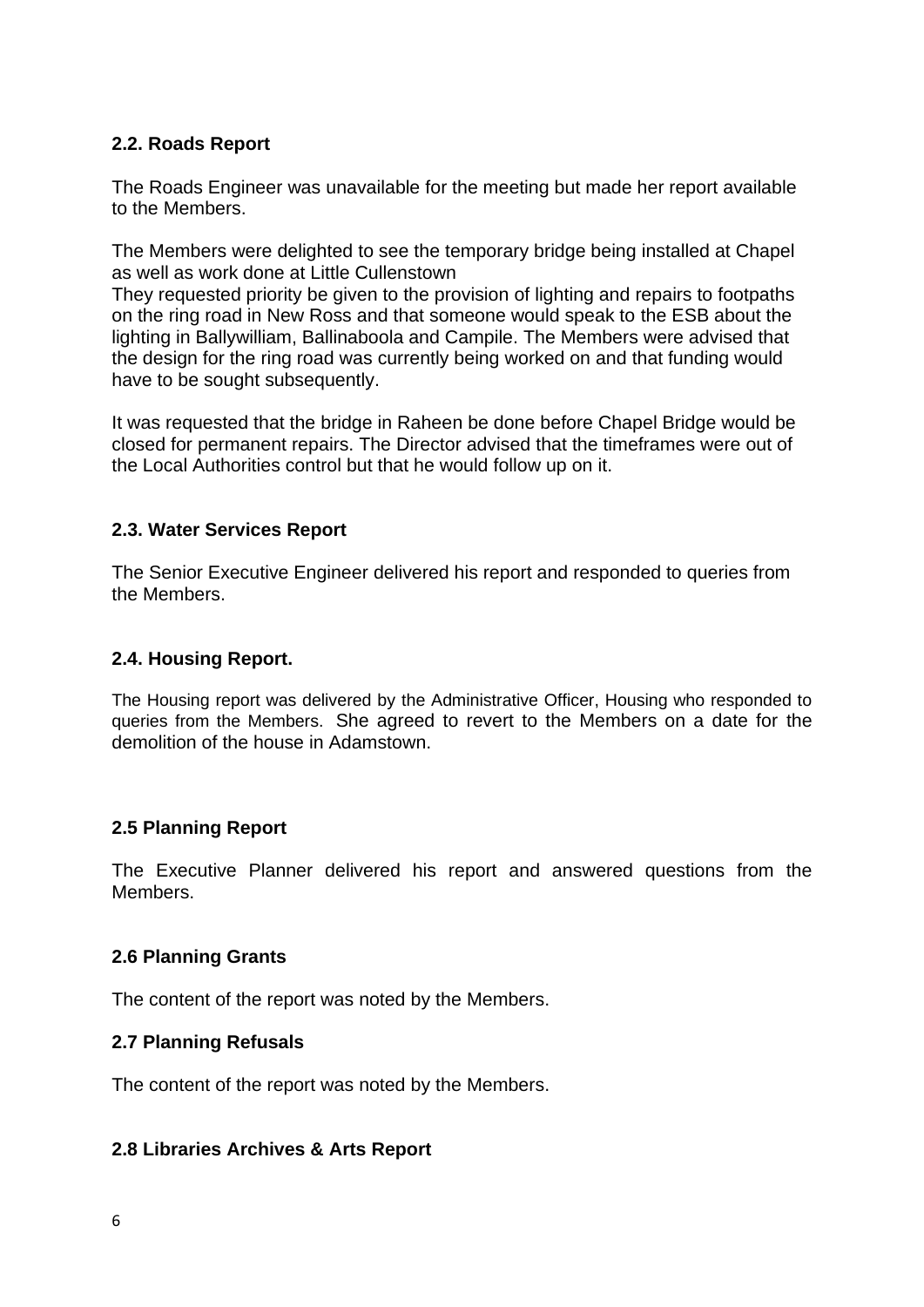The content of the report was noted by the Members.

# **2.9 Community Development Report**

The content of the report was noted by the Members.

# **2.10 Environment Report**

The content of the report was noted by the Members. The Senior Executive Scientist agreed to come back to the Members in relation to an upgrade on the Pier in Duncannon and he gave them a timeline for the repair of Grange Road in Fethard.

## **2.11 Fire Services Report**

The content of the report was noted by the Members.

#### **2.12 Members Query System**

The content of the report was noted by the Members

# **3.0 Business prescribed by Statute, Standing Orders or Resolutions of the Municipal District Members**

3.1 "Special Speed Limit Review – Pre Draft Consultation - for information

The Members were informed that David Codd would attend the March meeting in relation to the above.

#### **4.0Other Business**

4.1 Presentation on Pedestrianisation by Wian Marais OCSC Consulting Engineers (Presented earlier in the meeting)

4.2 Celtic Routes Presentation by Oonagh Messitt, Celtic Routes Project Officer, Community Development

**On the proposal of Cllr Whelan and seconded by Cllr Connick it was agreed to suspended standing orders and the the Meeting then went into Committee in relation to Land at Butlersland,**